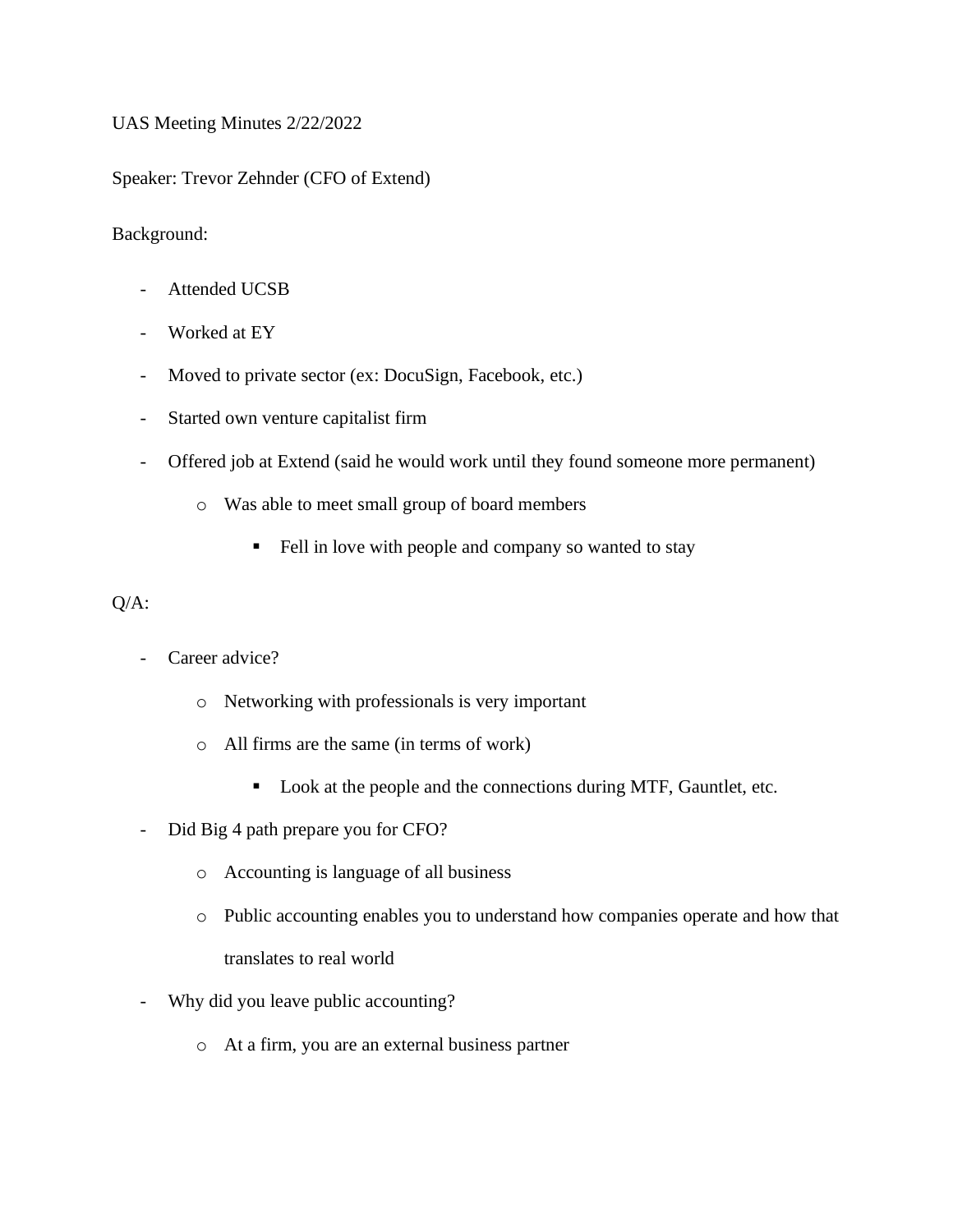- May make connections with people at a company that you may never see again
- o Public accounting doesn't allow you to stay at a company
	- Always moving around
- o Hours are hectic
- How do you know when it's time for a career change?
	- o Data shows that staying at a company for more than 3 years means salary less than market value
	- o "Grass isn't always greener"
	- o Be willing to make to change
	- o Take opportunities as they're presented
- Any advice for those struggling to find a post-college job?
	- o First job is hardest one to get
		- Only gets easier
	- o Be patient
	- o Worst answer is "no"
		- Shouldn't be that painful
	- o Apply to tons of job openings
- What does a typical workday look like?
	- o Working from home
	- o Constant meetings
		- **Internal employees, investors, etc.**
	- o Lots of work at night